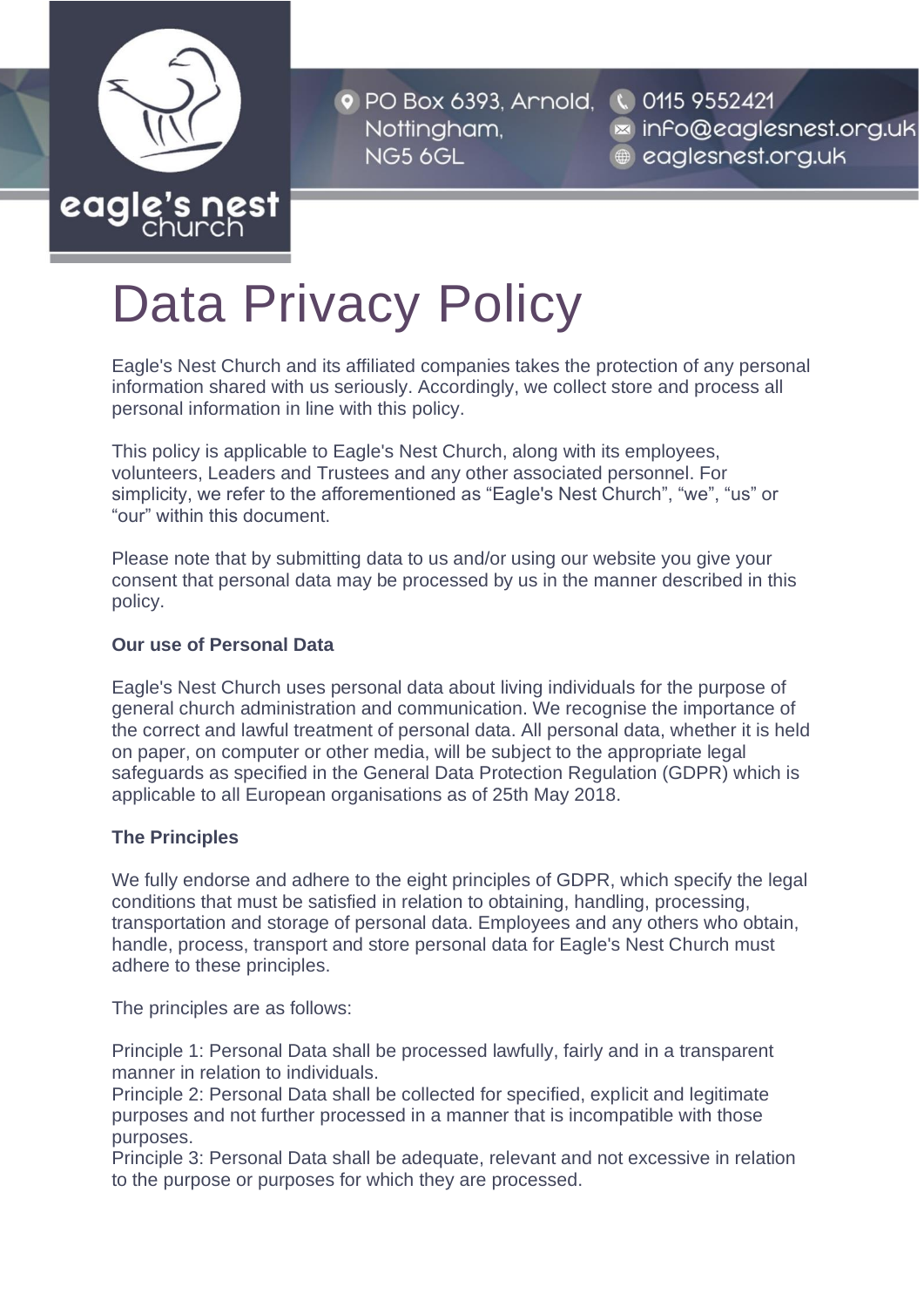Principle 4: Personal Data shall be accurate and, where necessary, kept up to date. Principle 5: Personal Data shall be kept in a form which permits identification of data subjects for no longer than is necessary for the purpose(s) for which the data are processed

Principle 6: Personal Data shall be processed in a manner that ensures appropriate security of the personal data, using appropriate technical and organizational measures

#### **Maintaining Confidentiality**

We will treat all your personal information as private and confidential and not disclose any data outside of Eagle's Nest Church – internally it may be shared as where absolutely necessary to facilitate the administration and day-to-day operations of Eagle's Nest Church.

All Eagle's Nest Church staff and volunteers who have access to Personal Data are required to comply with this Privacy Policy.

There are four exceptional circumstances to the above permitted by law:

1.Where we are legally compelled to do so.

2.Where there is a duty to the public to disclose.

3.Where disclosure is required to protect your interest.

4.Where disclosure is made at your request or with your consent.

#### **Use of Personal Information**

We will use your data for three main purposes:

1.The day-to-day administration of the church; e.g. pastoral care and oversight, preparation of ministry rotas, maintaining financial records of giving for audit and tax purposes.

2.Contacting you to keep you informed of church activities and events.

3.Statistical analysis; gaining a better understanding of church demographics.

#### **Our Database of Personal Information**

We use a ChurchSuite database to hold any personal information we collect from you. If you are interested, you can read ChurchSuite privacy policy here: [Church](https://churchsuite.com/privacy-policy) Suite [Privacy](https://churchsuite.com/privacy-policy) Policy. ChurchSuite stores all data in the UK within data centres that meet strict industry security requirements.

Information contained in our database will not be used for any other purposes than set out in this policy. The database is accessed online and therefore available through any computer or smart device with internet access.

Access to the database is only available to a limited number of people within Eagle's Nest Church, who need it for church operations. Access is strictly controlled through individual usernames and complex passwords, which are selected by the individual. These credentials are not shared.